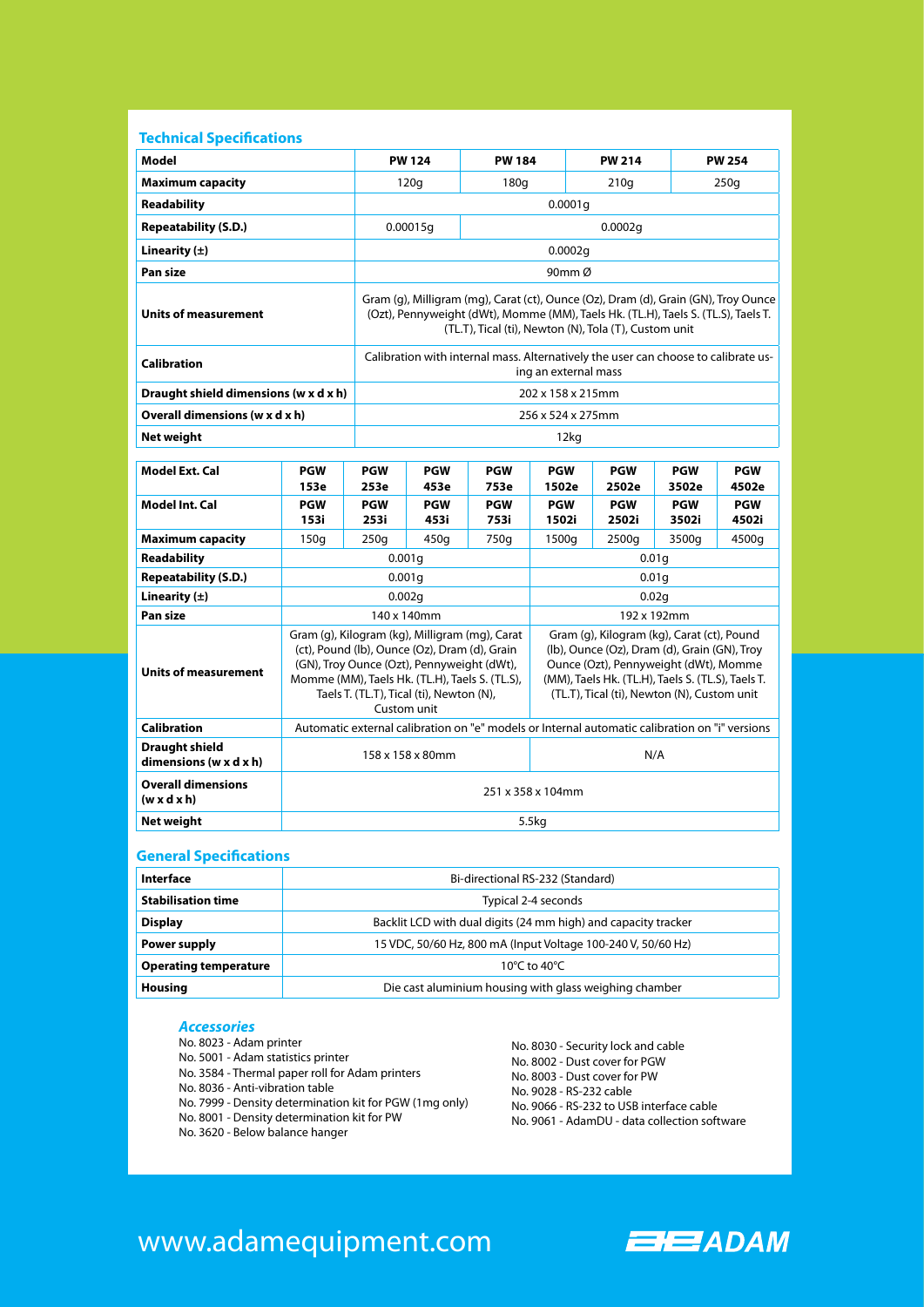# The PW Analytical and PGW Precision Balances



# Speed, Performance, Value – The Right Balance

Adam Equipment's PW analytical and PGW precision balances are designed to deliver the ultimate in speed and accuracy in an easyto-use and reliable model. The attractive functional design and advanced features make the PW and PGW series your best choice for your laboratory balances.

The series incorporates the very latest generation of software, which has a deceptively simple user interface for easy setup and control of a wide range of smart functions and security features, allowing simple and advanced weighing applications to be executed on the spot, without the need for complex calculations. All the features are packaged into a high power, high performance balance, saving you valuable time and resources.

The PW and PGW combine the latest in product development with a company committed to your weighing needs, giving you the perfect balance of speed, performance and value.

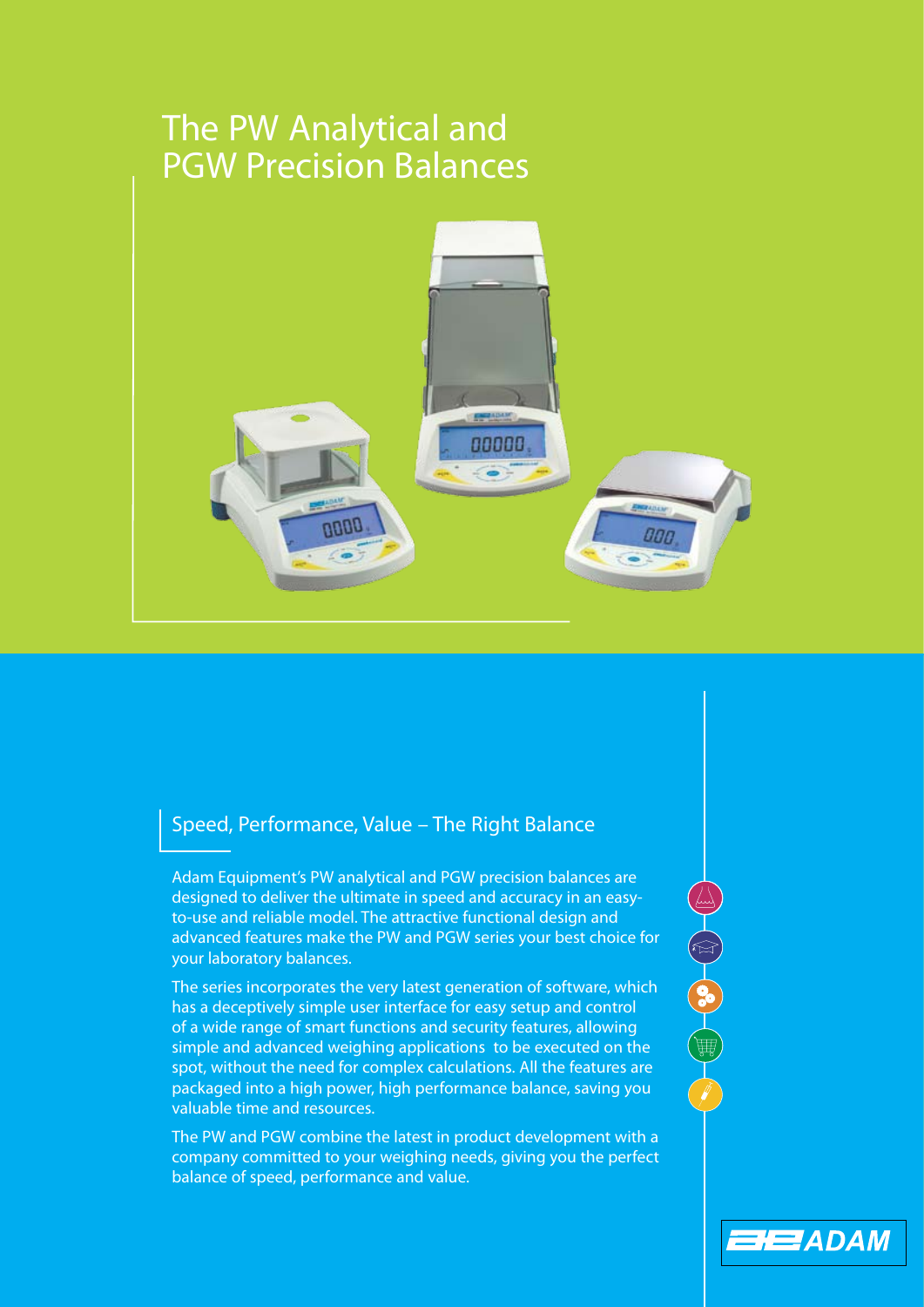# *Special design features*

### **Distinctive and informative display**

The large backlit LCD display has clear digits so critical data is always in view, a capacity tracker means that you always know where you are in the weighing range and an integrated second digital display shows additional information including text prompts, time / date and piece weight.

#### **Wide-ranging data communication options**

The standard bi-directional RS-232 communications port integrates fully with a computer or connects to a printer, allowing easy output of information as well as a variety of other accessible options. A second port enables future expansion for external devices.

### **Safety and security features**

Adam's state-of-the-art technology provides a number of features to keep your balance safe and secure. Password protection software can be enabled, preventing unauthorised use. There is also an integral security mounting point for a Kensington™ type lock and cable.

#### **Smart and stylish design**

The PW and PGW balances meet the standards of reliability and quality that Adam's customers expect. The metal housing is much more rugged than plastic cases and has been designed to divert spills away. The large, stainless steel pan can be removed for easy cleaning or storage.

# *The PW and PGW balances a speed and performance for y*



### *Track and record inventory with parts counting*

The dual display gives true flexibility for counting parts, so whether your application involves pharmaceuticals or small manufacturing components with a high counting accuracy, the PW and PGW are ideally suited for you. The display shows both the total weight on the platform as well as the number of pieces counted and, at the touch of a button, the unit weight of one piece can be displayed.



#### *Quality control checks made simple*

Filling and checking the weight of objects with these balances makes it easy to meet your quality control expectations. Set your own limits and the display will indicate when the weight is too low, too high or on the mark and a selectable warning indicates when you are on target. The software's true flexibility lets you select one or two target points. Use the capacity tracker to give you a visual perspective of your check weighing.



#### *Percentage weight calculations on the spot*

You can compare your products against a master sample reference weight for quality control and, using the percentage weighing feature, the balance does all the calculations for you and displays the variations as a percentage.

# THE RIGHT BALANCE Speed, Performance, Value

Line of the contract of



## Features at a glance

Rs-232 interface standard Data transfer and communication to printers and computers is quick and easy

#### Optional accessories available to suit your needs

Including density weighing kit, hook for below-balance weighing, printer, RS-232 cable, anti-vibration table, dust cover and in-use wet cover

digital filters

User-selectable filters enhance the performance of the balance based on your environment